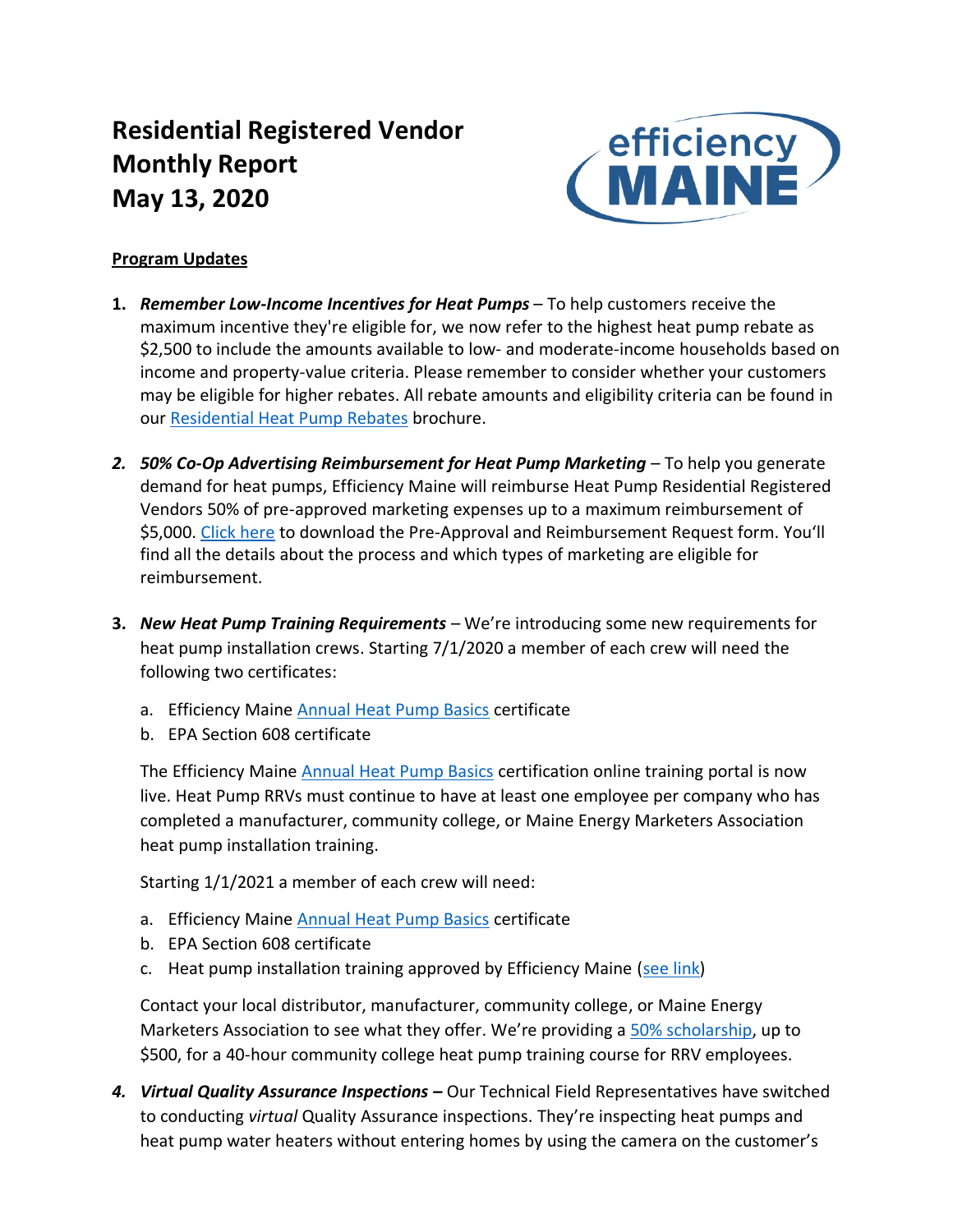phone or tablet. By doing so, they've been able to inspect more homes in less time, finding new ways to improve the program and new best practices to share.

## **Tips**

- 1) *Fact of the Month* According to [ENERGY STAR®](https://www.energystar.gov/products/heating_cooling/ductless_heating_cooling), cooling costs can be cut by 30% when upgrading from a conventional room air conditioner to a ductless heat pump.
- 2) *Sales Tool of the Month* We recently updated our [Residential Heat Pump Rebates](https://www.efficiencymaine.com/docs/Heat-Pump-Rebate-Brochure.pdf) brochure to incorporate higher rebates for customers who meet certain income or property value criteria. You'll find all residential heat pump rebates and eligibility requirements in this new brochure. If you'd like a free supply of this brochure or others, please call 866-376- 2463.
- 3) *Tip From the Field –* Our inspectors have found that some Residential Registered Vendors provide customers with two options when quoting heat pumps with multiple indoor units: a system with one outdoor unit and a system with two or more smaller, single-zone heat pumps. With single-zone heat pumps, customers can heat and air condition their house more efficiently, improve comfort, and [double the rebate amount.](https://www.efficiencymaine.com/at-home/ductless-heat-pumps/)
- 4) *Rebate Processing Tip* **–** You may have noticed a new email addresses on claim forms. We have changed the address for the Home Energy Savings Program to HESP@efficiencymaine.com and for low income initiatives to [LII@efficiencymaine.com.](mailto:LII@efficiencymaine.com) We will continue to monitor the old email address.



#### **Home Energy Savings Program (HESP)**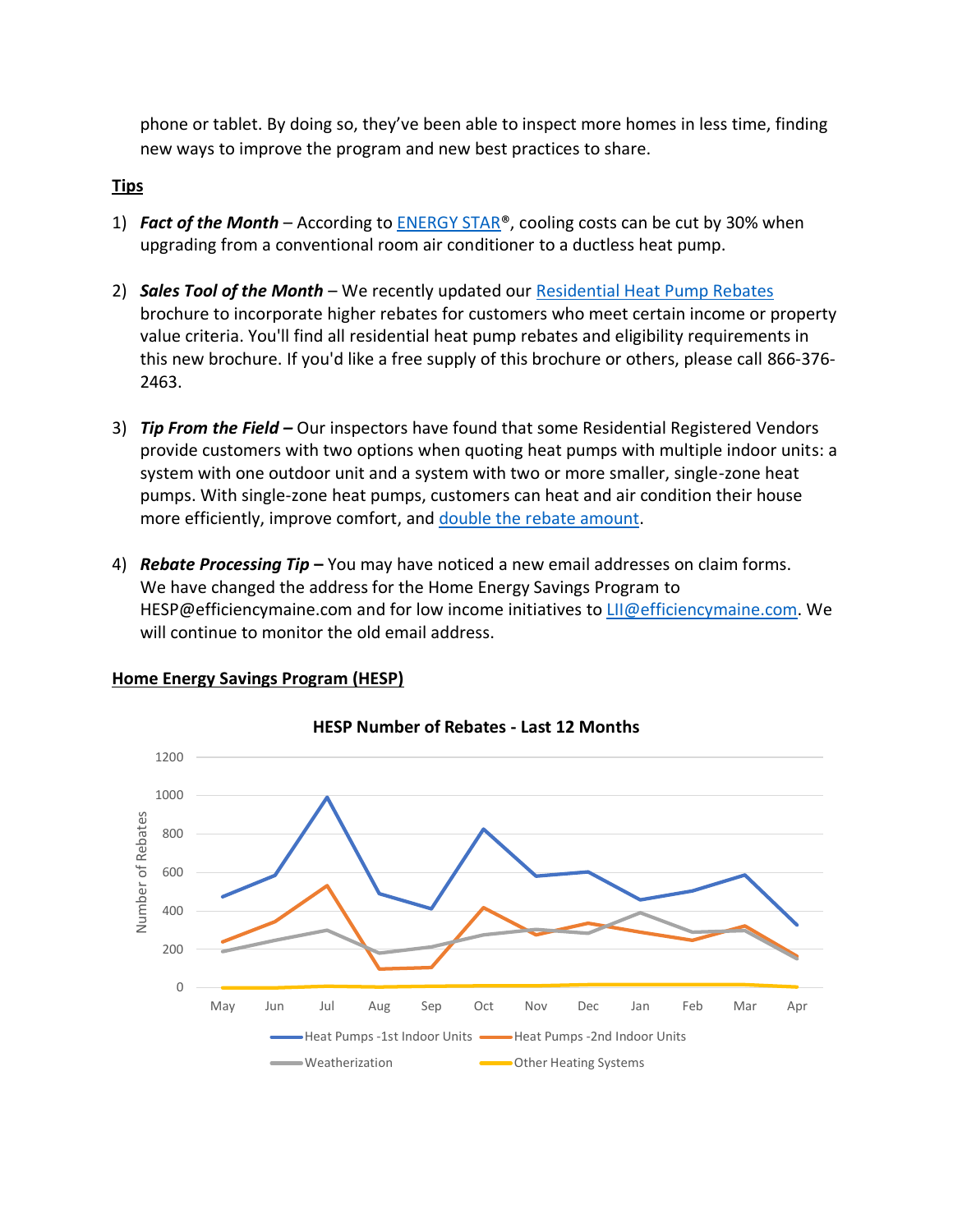| $\overline{H}$ | <b>HESP Rebate Type</b>         | 2019     |                 |                |     |        |               | 2020       |                                         |     |     | <b>Total</b>   |     |        |
|----------------|---------------------------------|----------|-----------------|----------------|-----|--------|---------------|------------|-----------------------------------------|-----|-----|----------------|-----|--------|
|                |                                 | May      | Jun             | Jul            | Aug | Sep    | Oct           | <b>Nov</b> | <b>Dec</b>                              | Jan | Feb | Mar            | Apr |        |
|                | 1 Heat Pumps - 1st Indoor Units | 474      | 585             | 990            | 491 | 1411   | 826           | 582        | 603                                     | 458 | 504 | 588            | 327 | 6,512  |
|                | 2Heat Pumps - 2nd Indoor Units  | 239      | 344             | 534            |     | 98 106 | 417           | 275        | 337                                     | 289 | 247 | 323            | 164 | 3,209  |
|                | 3 Air Sealing                   | 81       | 83              | 104            | 71  | 73.    | 94            | 107        | 114                                     | 137 | 109 | 113            | 46  | 1,086  |
|                | 4 Attic Insulation              | 67       | 78              | 94             | 49  | 67     | 81            | 87         | 86                                      | 125 | 92  | 94             | 49  | 920    |
|                | 5Basement Insulation            | 52       | 58              | 78             | 50  | 40     | 69            | 78         | 63                                      | 103 | 62  | 64             | 34  | 717    |
|                | <b>6</b> Wall Insulation        | 28       | 28              | 23             | 11  | 32     | 31            | 33         | 20                                      | 26  | 27  | 28             | 22  | 287    |
|                | 7 Geothermal HP                 | 0        | 0               | 3              | 0   | 2      | 1             | 3          | 2                                       | 5   | 5.  | 7              | 4   | 28     |
|                | 8 Pellet Boiler                 | $\Omega$ | $\Omega$        | $\overline{2}$ | 4   | 4      | 8             | 5          | 12                                      | 6   | 7   | $\overline{2}$ |     | 50     |
|                | Totall                          |          | 941 1,176 1,828 |                |     |        | 774 735 1,527 |            | $1,170$   1,237   1,149   1,053   1,219 |     |     |                | 647 | 12,809 |

# **HESP Number of Rebates – Last 12 Months (DETAILS)**

## **Fiscal Year-to-Date Rebate Comparisons**



# **Fiscal Year-to-Date Rebate Comparisons (DETAILS)**

| # | <b>HESP Rebate Type</b>         | <b>FYTD 15</b> | <b>FYTD 16</b> | <b>FYTD 17</b> | FYTD <sub>18</sub> | <b>FYTD 19</b> | <b>FYTD 20</b> |
|---|---------------------------------|----------------|----------------|----------------|--------------------|----------------|----------------|
|   | Heat Pumps - 1st Indoor Units   | 5,303          | 4,141          | 3,916          | 4,165              | 5,366          | 5,780          |
|   | Heat Pumps - 2nd Indoor Units   |                |                | 841            | 1,939              | 2,713          | 2,790          |
| 3 | <b>Air Sealing</b>              | 1,877          | 1,471          | 1,141          | 902                | 1,218          | 968            |
| 4 | Attic Insulation                | 888            | 936            | 772            | 606                | 979            | 824            |
|   | <b>Basement Insulation</b>      | 670            | 521            | 440            | 344                | 773            | 641            |
| 6 | <b>Wall Insulation</b>          | 181            | 218            | 219            | 157                | 330            | 253            |
|   | <b>Geothermal HP</b>            | 88             | 57             | 74             | 15 <sub>l</sub>    | 24             | 28             |
| 8 | Pellet Boiler                   | 88             | 57             | 74             | 15                 | 24             | 32             |
|   | <b>Total Measures Installed</b> | 9,095          | 7,401          | 7,477          | 8,143              | 11,427         | 11,316         |